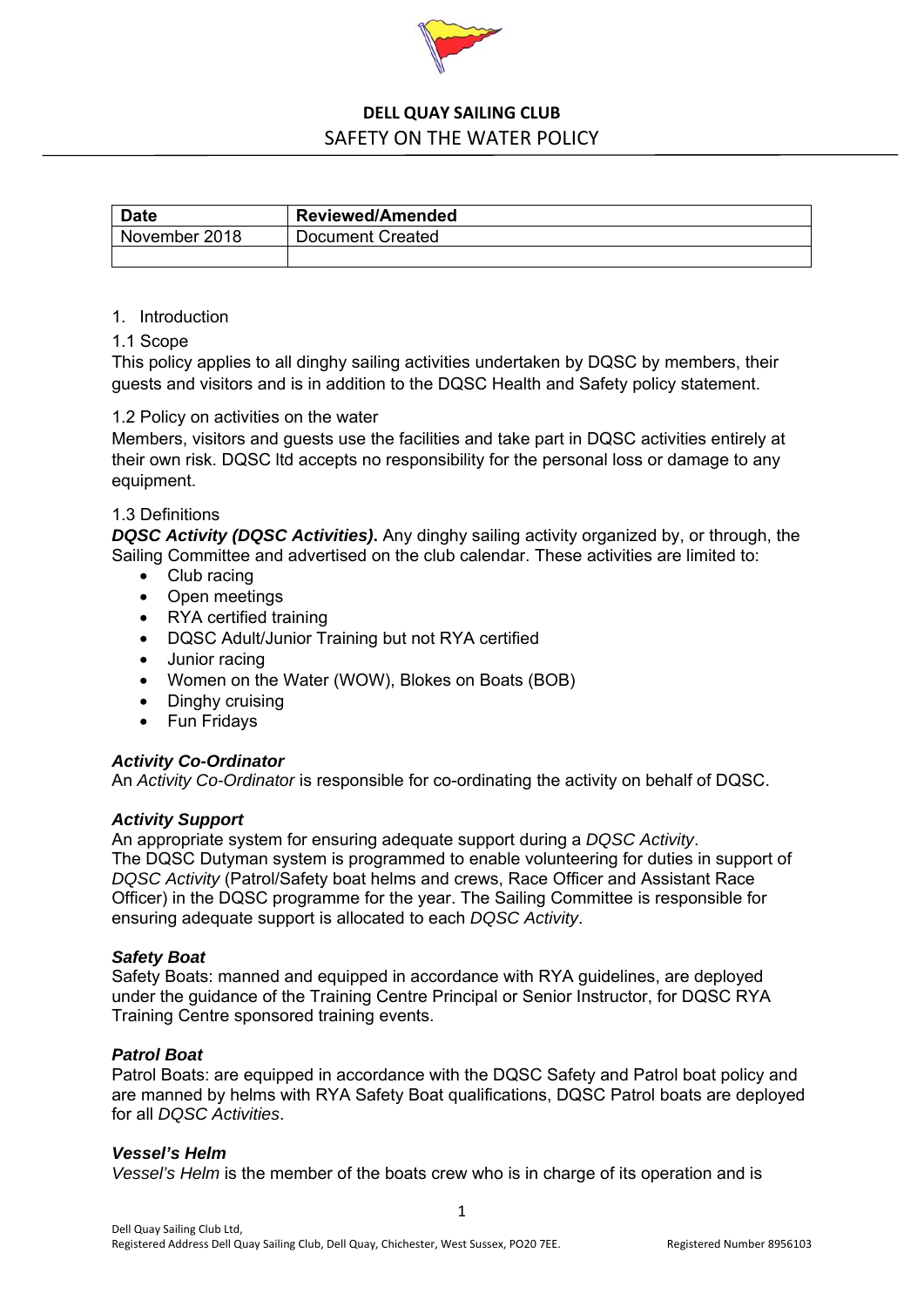

responsible for its crew. For the purposes of this document, the person in charge may not be on the helm at all times, but remains in charge of the vessel's operation.

## **The extent of support is outlined within the individual water activities as described below and in the Safety Boat and Patrol Boat Policy**

## **2. Responsibilities for Safety on the Water**

## **2.1 Responsibilities of the individual**

For all waterborne activity, it is the responsibility of the *Vessel's Helm* to ascertain that the prevailing conditions are suitable and that they and their crew are sufficiently qualified, experienced and appropriately dressed (clothing, personal buoyancy adequate for the conditions and type of activity). The responsibility for going afloat remains with the *Vessel's Helm*, or their parent / guardian, if the person in charge is a junior under 18 years old who is not, as a minimum, qualified as RYA Assistant Instructor.

**By taking part in a** *DQSC Activity*, sailors agree and acknowledge that:

- They are aware of the inherent element of risk involved in the sport and accept responsibility for the exposure of themselves, their crew and the boat to such inherent risk whilst taking part in the event;
- They are responsible for the safety of themselves, their crew, the boat and their other property whether afloat or ashore;
- Their boat is in good order, equipped to partake in the *DQSC Activity* and they are fit to participate;
- The provision of *Patrol Boat* cover is limited to such assistance, particularly in extreme weather conditions, as can be practically provided in the circumstances.

It is the *Vessel's Helm* responsibility:

- To ensure the seaworthiness of their craft for the prevailing conditions.
- To decide whether to go afloat or to remain afloat.
- During a *DQSC Activity* to make every reasonable attempt to communicate with the *Activity Co-ordinator* any intention to leave the area of the *DQSC Activity.*
- When racing, to comply with DQSC Notice of Race and Sailing Instructions.

## 2.**2 Responsibilities of the** *Activity Co-ordinator*

The role of the *Activity Co-ordinator* is to plan the *DQSC Activitie*s as advertised in the club calendar. They are responsible for:

- Managing the *DQSC Activity* and *Activity Support* in accordance with this policy.
- To plan and communicate the *DQSC Activit*y to the participants and Duty Officer

The *Activity Co-ordinator* may not be an experienced sailor, or RYA qualified instructor for the following *DQSC Activities*:

- Club racing
- Open Meetings
- WOW, BOB
- Dinghy cruising
- **Fun Fridays**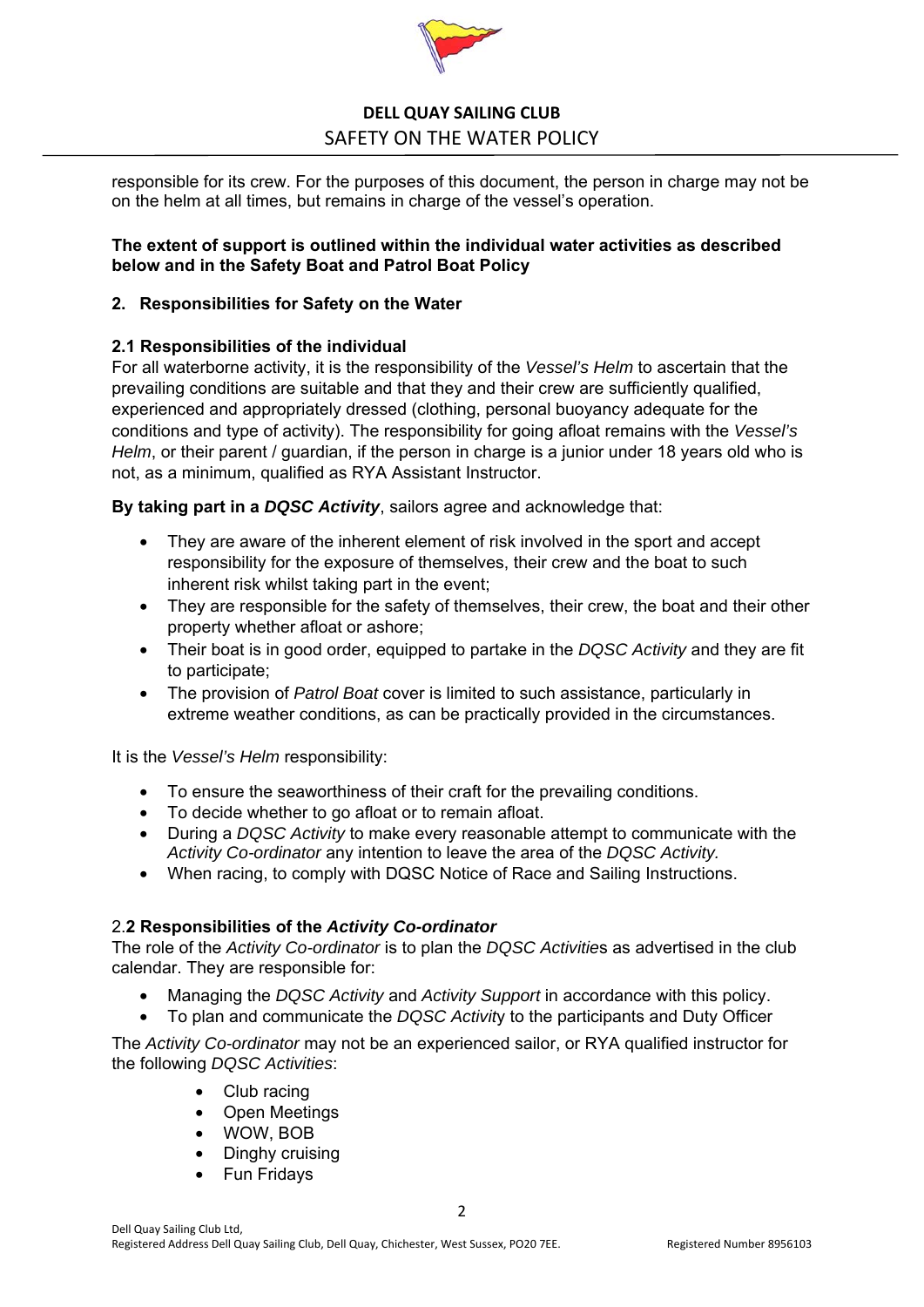

- Junior racing
- Junior race practice

For RYA certified training, the *Activity Co-ordinator* will be responsible as defined by the RYA training centre.

## **2.3 Responsibilities of the Sailing Committee**

- The Sailing Committee or their delegated representatives are responsible for the organisation of each *DQSC Activity* so that it is controlled by the *Activity Coordinators* in accordance with the DQSC Safety on the Water policy.
- The procurement of all elements of the *Activity Support* Infrastructure
- The utilisation of appropriate elements of *Activity Support* Infrastructure for each *DQSC Activity* as required.
- Managing the programme of training Activities provided by the club for:
	- o Race Officer
	- o Patrol Boat / Safety Boat Helms
	- o First Aid

## **3. Provision of** *Activity Support*

The Club sailing programme, entry forms, notice of race / event and/or sailing instructions will define the *DQSC Activity*.

Dell Quay Sailing Club provides Safety Boat cover and Instructors, according to RYA Training Centre guidelines for the following *DQSC Activities*:

- RYA Training courses
- Junior Week
- Other times when specifically notified

For all other *DQSC Activities* a *Patrol Boat(s)* will be on the water as required for each activity below.

A *Patrol Boats* role during *DQSC Activities* is to primarily provide on water safety assistance to the *DQSC Activity* participants they are nominated to support. They may also be involved in secondary activities which may include mark laying, recording timings and information, ferrying participants and other activities as required by the *Activity Co-Ordinator*.

## **3.1 Club and Open Racing**

The vessel's helm responsibility will be in accordance with paragraph 2.1 and will be signed for as the RISK STATEMENT on the entry form for open meetings, OR for club racing**-** the signing on sheet at the start of each day and signing off at the end of the days racing. The decision to race and continue racing is entirely the responsibility of the vessel's crew member in charge.

The Race Officer has the final say on whether to cancel racing in collaboration with the Duty Officer and vessel's helm (Competitors). The DQSC decision to race does not overrule the vessel's helm (Competitors) individual decision as defined in the sailor's responsibility above.

*Patrol Boats* are allocated to *DQSC Activities* by the Sailing Committee to enable members to sign up to duties. It is the responsibility of the Race Officer to ensure that sufficient *Patrol* 

3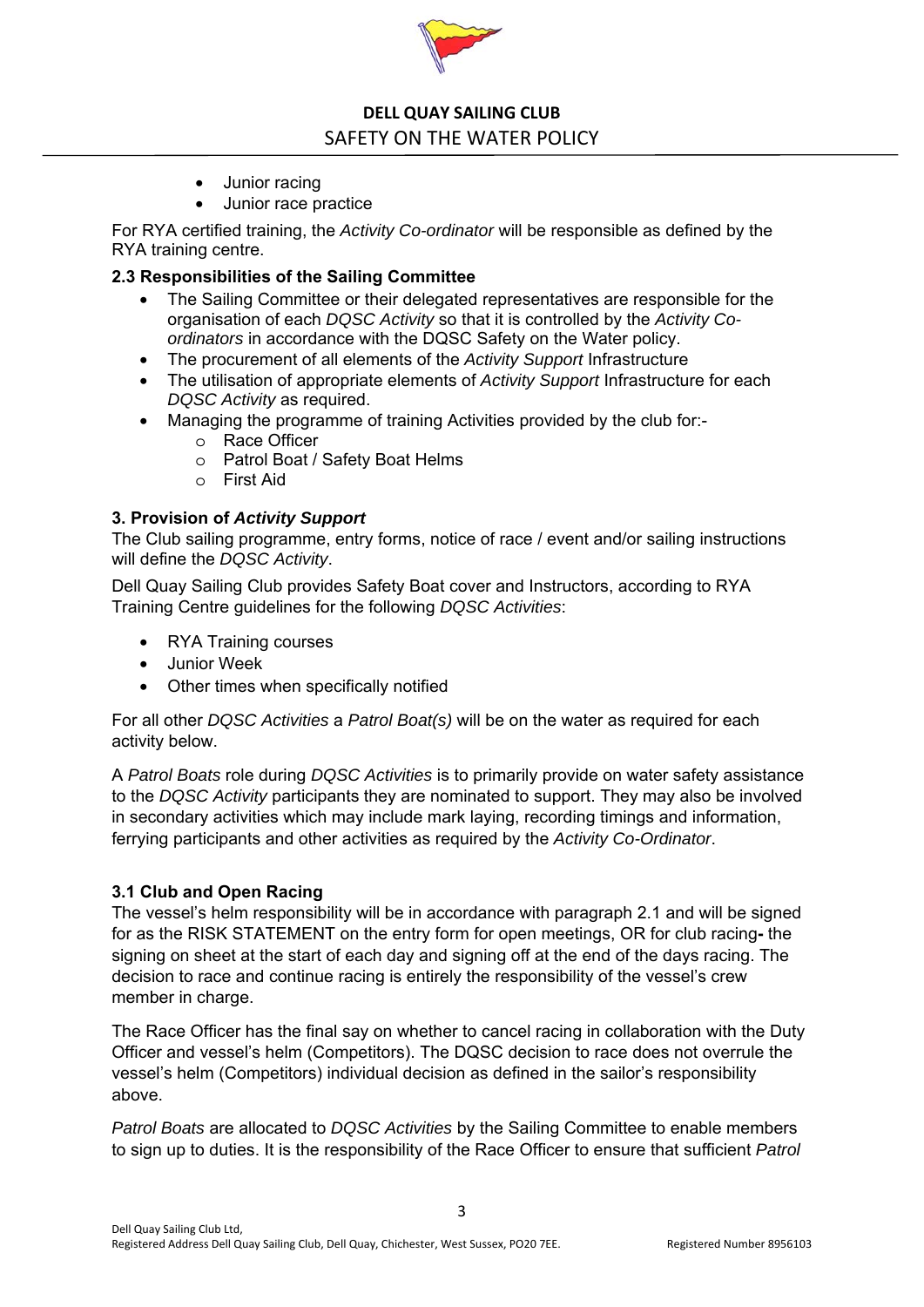

*Boats* are deployed as required for the number of entrants depending upon the weather conditions at the start, water temperature and area of the course.

The provision of *Patrol Boats* is limited to such assistance, particularly in extreme weather conditions, as can be practically provided in the circumstances.

## **3.2 RYA Certified courses**

DQSC is a Recognised RYA Training Centre (RTC) and runs RYA training courses throughout the Year. There is an annual RYA inspection to assure that our Training Centre complies with the RYA standards of Training.

There will be a DQSC Registration form for each RYA course.

The RYA Course Co-Ordinator will be the Principal or Chief Instructor and the Instructor ratios will be in accordance with RYA Requirements.

The provision of *Safety Boats* will meet the RYA requirements.

# **3.3 DQSC Adult/Junior Training but not RYA certified**

DQSC also offers training which does not lead to RYA certification but will still meet the RYA Training Centre standards in all respects as outlined above for RYA Certified Courses

## **3.4 Junior Racing (see Club and Open racing above)**

DQSC Junior Racing will be conducted strictly in accordance with paragraphs 2.1 and 3.1 above and the responsibility for going afloat remains with the helm of the boat, or their parent/guardian, if the sailor is a junior under 18 who is not an RYA Assistant Instructor (AI). If the vessel's crew is under 14 the Parent or Guardian MUST take full responsibility for the entrant to go afloat and remain at the DQSC site for the duration of such *DQSC Activity*.

A *Patrol Boat* will patrol any separate junior start.

## **3.4.1 Junior Racing practice**

DQSC may undertake Junior Racing Practice and this will be in accordance with paragraphs 2.1 with an *Activity Co-Ordinator* and may have volunteers who are not RYA Instructors . *Patrol Boats* will be used. A signing on sheet is to be completed by each entrant before the start of each event and otherwise Racing Practice will be as described in 3.1 above.

## **3.5 Women on Water (WOW) and Blokes on Boats (BOBs)**

The V*essel's Helm* responsibility is set out in paragraph 2.1 as above

*Vessel's Helm* wishing to participate should sign a signing in sheet and declaration at the beginning of the season or at the participant's first session in accordance with paragraph 2.1 above.

At each *DQSC Activity* session the participants must write their name and boat name on the white board provided in the clubhouse. At the published finish time of the *DQSC Activity*, *Activity Support* will end.

 **WOW and BOBs** are about social and confidence-building sailing, either in your own boat or in a club boat you have booked or as a crew. WOW and BOBs are not designed as a training Activity, unless an instructor has been booked specifically for a session; *Vessel Helms* need to be proficient to RYA Dinghy Level 2 or equivalent. If a structured learning

4